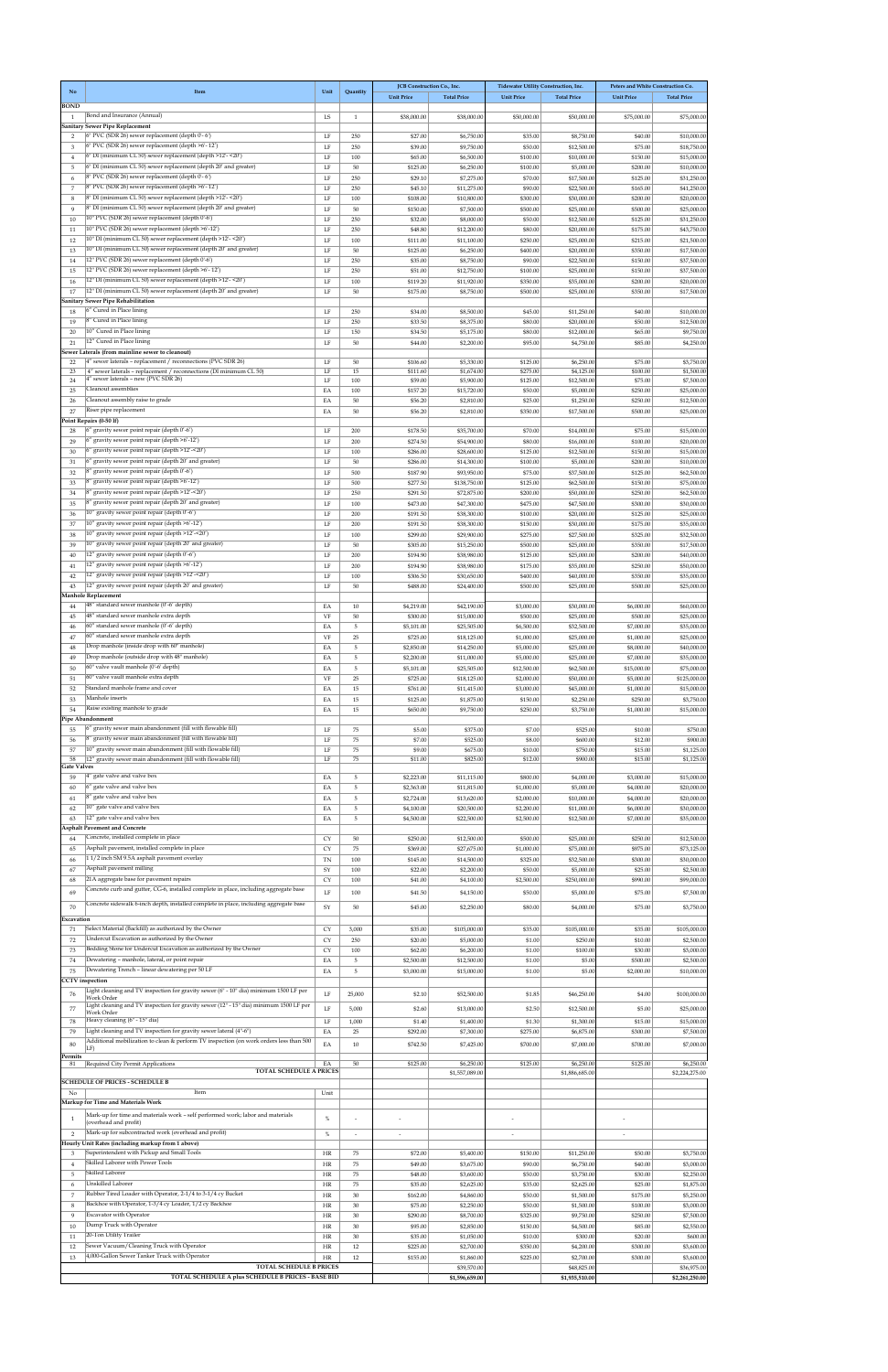| No                       | Item                                                                                                                                                         | Unit                | Quantity                 | <b>Inlet Construction</b> , Inc. |                              | T.A. Sheets General Contractors, Inc. |                              | Gaston Brothers Utilities, LLC. |                              |
|--------------------------|--------------------------------------------------------------------------------------------------------------------------------------------------------------|---------------------|--------------------------|----------------------------------|------------------------------|---------------------------------------|------------------------------|---------------------------------|------------------------------|
| <b>BOND</b>              |                                                                                                                                                              |                     |                          | <b>Unit Price</b>                | <b>Total Price</b>           | <b>Unit Price</b>                     | <b>Total Price</b>           | <b>Unit Price</b>               | <b>Total Price</b>           |
| 1                        | Bond and Insurance (Annual)                                                                                                                                  | LS                  | $\mathbf{1}$             | \$36,000.00                      | \$36,000.00                  | \$50,000.00                           | \$50,000.0                   | \$37,500.00                     | \$37,500.00                  |
| 2                        | <b>Sanitary Sewer Pipe Replacement</b><br>6" PVC (SDR 26) sewer replacement (depth 0'-6')                                                                    | LF                  | 250                      | \$48.00                          | \$12,000.00                  | \$86.00                               | \$21,500.00                  | \$50.00                         | \$12,500.00                  |
| 3                        | 6" PVC (SDR 26) sewer replacement (depth >6'-12')<br>6" DI (minimum CL 50) sewer replacement (depth >12'- <20')                                              | LF<br>$\rm LF$      | 250                      | \$85.00                          | \$21,250.00                  | \$140.00                              | \$35,000.00                  | \$85.00                         | \$21,250.00                  |
| $\overline{4}$<br>5      | 6" DI (minimum CL 50) sewer replacement (depth 20' and greater)                                                                                              | LF                  | 100<br>50                | \$300.00<br>\$550.00             | \$30,000.00<br>\$27,500.00   | \$260.00<br>\$500.00                  | \$26,000.00<br>\$25,000.00   | \$250.00<br>\$500.00            | \$25,000.00<br>\$25,000.00   |
| 6                        | 8" PVC (SDR 26) sewer replacement (depth 0'-6')<br>8" PVC (SDR 26) sewer replacement (depth >6'-12')                                                         | LF                  | 250                      | \$95.00                          | \$23,750.00                  | \$110.00                              | \$27,500.00                  | \$50.00                         | \$12,500.00                  |
| $\overline{7}$<br>8      | 8" DI (minimum CL 50) sewer replacement (depth >12'- <20')                                                                                                   | LF<br>LF            | 250<br>100               | \$175.00<br>\$145.00             | \$43,750.00<br>\$14,500.00   | \$190.00<br>\$410.00                  | \$47,500.00<br>\$41,000.00   | \$100.00<br>\$250.00            | \$25,000.00<br>\$25,000.00   |
| 9                        | 8" DI (minimum CL 50) sewer replacement (depth 20' and greater)                                                                                              | LF                  | 50                       | \$245.00                         | \$12,250.00                  | \$460.00                              | \$23,000.00                  | \$500.00                        | \$25,000.00                  |
| 10<br>11                 | 10" PVC (SDR 26) sewer replacement (depth 0'-6')<br>10" PVC (SDR 26) sewer replacement (depth >6'-12')                                                       | LF<br>$\rm LF$      | 250<br>250               | \$90.00<br>\$145.00              | \$22,500.00<br>\$36,250.00   | \$130.00<br>\$210.00                  | \$32,500.00<br>\$52,500.00   | \$60.00<br>\$110.00             | \$15,000.00<br>\$27,500.00   |
| 12                       | 10" DI (minimum CL 50) sewer replacement (depth >12'- <20')                                                                                                  | LF                  | 100                      | \$235.00                         | \$23,500.00                  | \$430.00                              | \$43,000.00                  | \$300.00                        | \$30,000.00                  |
| 13<br>14                 | 10" DI (minimum CL 50) sewer replacement (depth 20' and greater)<br>12" PVC (SDR 26) sewer replacement (depth 0'-6')                                         | LF<br>LF            | 50<br>250                | \$590.00<br>\$175.00             | \$29,500.00<br>\$43,750.00   | \$480.00<br>\$150.00                  | \$24,000.00<br>\$37,500.00   | \$600.00<br>\$65.00             | \$30,000.00<br>\$16,250.00   |
| 15                       | 12" PVC (SDR 26) sewer replacement (depth >6'-12')                                                                                                           | $\rm LF$            | 250                      | \$220.00                         | \$55,000.00                  | \$230.00                              | \$57,500.00                  | \$125.00                        | \$31,250.00                  |
| 16<br>17                 | 12" DI (minimum CL 50) sewer replacement (depth >12'- <20')<br>12" DI (minimum CL 50) sewer replacement (depth 20' and greater)                              | LF<br>LF            | 100<br>50                | \$365.00<br>\$850.00             | \$36,500.00<br>\$42,500.00   | \$450.00<br>\$500.00                  | \$45,000.00<br>\$25,000.00   | \$350.00<br>\$700.00            | \$35,000.00<br>\$35,000.00   |
|                          | Sanitary Sewer Pipe Rehabilitation                                                                                                                           |                     |                          |                                  |                              |                                       |                              |                                 |                              |
| 18<br>19                 | 6" Cured in Place lining<br>8" Cured in Place lining                                                                                                         | LF<br>LF            | 250<br>250               | \$36.00<br>\$35.00               | \$9,000.00<br>\$8,750.00     | \$40.00<br>\$44.00                    | \$10,000.00<br>\$11,000.00   | \$50.00<br>\$60.00              | \$12,500.00<br>\$15,000.00   |
| 20                       | 10" Cured in Place lining                                                                                                                                    | LF                  | 150                      | \$37.00                          | \$5,550.00                   | \$50.00                               | \$7,500.00                   | \$75.00                         | \$11,250.00                  |
| 21                       | 12" Cured in Place lining<br>Sewer Laterals (from mainline sewer to cleanout)                                                                                | LF                  | 50                       | \$48.00                          | \$2,400.00                   | \$62.00                               | \$3,100.00                   | \$100.00                        | \$5,000.00                   |
| 22                       | 4" sewer laterals - replacement / reconnections (PVC SDR 26)                                                                                                 | LF                  | 50                       | \$120.00                         | \$6,000.00                   | \$150.00                              | \$7,500.00                   | \$125.00                        | \$6,250.00                   |
| 23<br>24                 | 4" sewer laterals - replacement / reconnections (DI minimum CL 50)<br>4" sewer laterals - new (PVC SDR 26)                                                   | LF<br>LF            | 15<br>100                | \$135.00<br>\$80.00              | \$2,025.00<br>\$8,000.00     | \$200.00<br>\$160.00                  | \$3,000.00<br>\$16,000.00    | \$250.00<br>\$60.00             | \$3,750.00<br>\$6,000.00     |
| 25<br>26                 | Cleanout assemblies<br>Cleanout assembly raise to grade                                                                                                      | EA<br>EA            | 100<br>50                | \$300.00<br>\$500.00             | \$30,000.00<br>\$25,000.00   | \$300.00<br>\$100.00                  | \$30,000.00<br>\$5,000.00    | \$650.00<br>\$250.00            | \$65,000.00<br>\$12,500.00   |
| 27                       | Riser pipe replacement                                                                                                                                       | EA                  | 50                       | \$850.00                         | \$42,500.00                  | \$500.00                              | \$25,000.00                  | \$250.00                        | \$12,500.00                  |
| 28                       | Point Repairs (0-50 If)<br>6" gravity sewer point repair (depth 0'-6')                                                                                       | LF                  | 200                      | \$100.00                         | \$20,000.00                  | \$300.00                              | \$60,000.00                  | \$400.00                        | \$80,000.00                  |
| 29                       | 6" gravity sewer point repair (depth >6'-12')                                                                                                                | $\rm LF$            | 200                      | \$165.00                         | \$33,000.00                  | \$400.00                              | \$80,000.00                  | \$600.00                        | \$120,000.00                 |
| 30<br>31                 | 6" gravity sewer point repair (depth >12'-<20')<br>6" gravity sewer point repair (depth 20' and greater)                                                     | LF<br>LF            | 100<br>50                | \$300.00<br>\$500.00             | \$30,000.00<br>\$25,000.00   | \$640.00<br>\$640.00                  | \$64,000.00<br>\$32,000.00   | \$750.00<br>\$2,000.00          | \$75,000.00<br>\$100,000.00  |
| 32                       | 8" gravity sewer point repair (depth 0'-6')                                                                                                                  | LF                  | 500                      | \$250.00                         | \$125,000.00                 | \$400.00                              | \$200,000.00                 | \$400.00                        | \$200,000.00                 |
| 33                       | 8" gravity sewer point repair (depth >6'-12')<br>8" gravity sewer point repair (depth >12'-<20')                                                             | LF                  | 500                      | \$425.00                         | \$212,500.00                 | \$600.00                              | \$300,000.00                 | \$600.00                        | \$300,000.00                 |
| 34<br>35                 | 8" gravity sewer point repair (depth 20' and greater)                                                                                                        | LF<br>LF            | 250<br>100               | \$600.00<br>\$625.00             | \$150,000.00<br>\$62,500.00  | \$700.00<br>\$700.00                  | \$175,000.00<br>\$70,000.00  | \$750.00<br>\$2,000.00          | \$187,500.00<br>\$200,000.00 |
| 36                       | 10" gravity sewer point repair (depth 0'-6')<br>10" gravity sewer point repair (depth >6'-12')                                                               | $\rm LF$            | 200                      | \$185.00                         | \$37,000.00                  | \$420.00                              | \$84,000.00                  | \$450.00                        | \$90,000.00                  |
| 37<br>38                 | 10" gravity sewer point repair (depth >12'-<20')                                                                                                             | LF<br>LF            | 200<br>100               | \$200.00<br>\$500.00             | \$40,000.00<br>\$50,000.00   | \$600.00<br>\$600.00                  | \$120,000.00<br>\$60,000.00  | \$650.00<br>\$800.00            | \$130,000.00<br>\$80,000.00  |
| 39                       | 10" gravity sewer point repair (depth 20' and greater)<br>12" gravity sewer point repair (depth 0'-6')                                                       | LF                  | 50                       | \$625.00                         | \$31,250.00                  | \$680.00                              | \$34,000.00                  | \$2,000.00                      | \$100,000.00                 |
| 40<br>41                 | 12" gravity sewer point repair (depth >6'-12')                                                                                                               | LF<br>LF            | 200<br>200               | \$185.00<br>\$500.00             | \$37,000.00<br>\$100,000.00  | \$440.00<br>\$620.00                  | \$88,000.00<br>\$124,000.00  | \$500.00<br>\$700.00            | \$100,000.00<br>\$140,000.00 |
| 42                       | 12" gravity sewer point repair (depth >12'-<20')                                                                                                             | $\rm LF$            | 100                      | \$625.00                         | \$62,500.00                  | \$620.00                              | \$62,000.00                  | \$850.00                        | \$85,000.00                  |
| 43                       | 12" gravity sewer point repair (depth 20' and greater)<br><b>Manhole Replacement</b>                                                                         | LF                  | 50                       | \$750.00                         | \$37,500.00                  | \$700.00                              | \$35,000.00                  | \$2,000.00                      | \$100,000.00                 |
| 44                       | 48" standard sewer manhole (0'-6' depth)<br>48" standard sewer manhole extra depth                                                                           | EA                  | 10                       | \$5,800.00                       | \$58,000.00                  | \$7,800.00                            | \$78,000.00                  | \$7,500.00                      | \$75,000.00                  |
| 45<br>46                 | 60" standard sewer manhole (0'-6' depth)                                                                                                                     | VF<br>EA            | 50<br>5                  | \$500.00<br>\$8,500.00           | \$25,000.00<br>\$42,500.00   | \$400.00<br>\$9,400.00                | \$20,000.00<br>\$47,000.00   | \$500.00<br>\$10,000.00         | \$25,000.00<br>\$50,000.00   |
| 47                       | 60" standard sewer manhole extra depth                                                                                                                       | VF                  | $25\,$                   | \$1,000.00                       | \$25,000.00                  | \$440.00                              | \$11,000.00                  | \$1,000.00                      | \$25,000.00                  |
| 48<br>49                 | Drop manhole (inside drop with 60" manhole)<br>Drop manhole (outside drop with 48" manhole)                                                                  | EA<br>EA            | 5<br>5                   | \$2,500.00<br>\$5,000.00         | \$12,500.00<br>\$25,000.00   | \$9,000.00<br>\$9,000.00              | \$45,000.00<br>\$45,000.00   | \$17,500.00<br>\$25,000.00      | \$87,500.00<br>\$125,000.00  |
| 50                       | 60" valve vault manhole (0'-6' depth)                                                                                                                        | EA                  | 5                        | \$18,000.00                      | \$90,000.00                  | \$8,000.00                            | \$40,000.00                  | \$10,000.00                     | \$50,000.00                  |
| 51<br>52                 | 60" valve vault manhole extra depth<br>Standard manhole frame and cover                                                                                      | VF<br>EA            | 25<br>15                 | \$2,000.00<br>\$800.00           | \$50,000.00<br>\$12,000.00   | \$1,200.00<br>\$800.00                | \$30,000.00<br>\$12,000.00   | \$1,000.00<br>\$1,250.00        | \$25,000.00<br>\$18,750.00   |
| 53                       | Manhole inserts                                                                                                                                              | EA                  | 15                       | \$165.00                         | \$2,475.00                   | \$500.00                              | \$7,500.00                   | \$500.00                        | \$7,500.00                   |
| 54                       | Raise existing manhole to grade<br>lipe Abandonment                                                                                                          | EA                  | 15                       | \$1,000.00                       | \$15,000.00                  | \$500.00                              | \$7,500.00                   | \$750.00                        | \$11,250.00                  |
| 55                       | 6" gravity sewer main abandonment (fill with flowable fill)<br>8" gravity sewer main abandonment (fill with flowable fill)                                   | LF                  | 75                       | \$20.00                          | \$1,500.00                   | \$20.00                               | \$1,500.00                   | \$100.00                        | \$7,500.00                   |
| 56<br>57                 | 10" gravity sewer main abandonment (fill with flowable fill)                                                                                                 | LF<br>LF            | 75<br>75                 | \$20.00<br>\$20.00               | \$1,500.00<br>\$1,500.00     | \$20.00<br>\$20.00                    | \$1,500.00<br>\$1,500.00     | \$100.00<br>\$150.00            | \$7,500.00<br>\$11,250.00    |
| 58<br><b>Gate Valves</b> | 12" gravity sewer main abandonment (fill with flowable fill)                                                                                                 | LF                  | 75                       | \$20.00                          | \$1,500.00                   | \$20.00                               | \$1,500.00                   | \$200.00                        | \$15,000.00                  |
| 59                       | 4" gate valve and valve box                                                                                                                                  | EA                  | 5                        | \$1,250.00                       | \$6,250.00                   | \$1,000.00                            | \$5,000.00                   | \$2,000.00                      | \$10,000.00                  |
| 60<br>61                 | 6" gate valve and valve box<br>8" gate valve and valve box                                                                                                   | EA<br>EA            | 5<br>5                   | \$1,800.00<br>\$2,000.00         | \$9,000.00<br>\$10,000.00    | \$1,400.00<br>\$2,000.00              | \$7,000.00<br>\$10,000.00    | \$2,500.00<br>\$3,000.00        | \$12,500.00<br>\$15,000.00   |
| 62                       | 10" gate valve and valve box                                                                                                                                 | EA                  | 5                        | \$3,500.00                       | \$17,500.00                  | \$3,000.00                            | \$15,000.00                  | \$5,000.00                      | \$25,000.00                  |
| 63                       | 12" gate valve and valve box<br><b>Asphalt Pavement and Concrete</b>                                                                                         | EA                  | 5                        | \$4,750.00                       | \$23,750.00                  | \$5,000.00                            | \$25,000.00                  | \$7,500.00                      | \$37,500.00                  |
| 64                       | Concrete, installed complete in place                                                                                                                        | CY                  | 50                       | \$325.00                         | \$16,250.00                  | \$500.00                              | \$25,000.00                  | \$1,500.00                      | \$75,000.00                  |
| 65<br>66                 | Asphalt pavement, installed complete in place<br>11/2 inch SM 9.5A asphalt pavement overlay                                                                  | CY<br><b>TN</b>     | 75<br>100                | \$300.00<br>\$225.00             | \$22,500.00<br>\$22,500.00   | \$500.00<br>\$300.00                  | \$37,500.00<br>\$30,000.00   | \$850.00<br>\$200.00            | \$63,750.00<br>\$20,000.00   |
| 67                       | Asphalt pavement milling                                                                                                                                     | SY                  | 100                      | \$25.00                          | \$2,500.00                   | \$20.00                               | \$2,000.00                   | \$50.00                         | \$5,000.00                   |
| 68                       | 21A aggregate base for pavement repairs<br>Concrete curb and gutter, CG-6, installed complete in place, including aggregate base                             | CY                  | 100                      | \$80.00                          | \$8,000.00                   | \$150.00                              | \$15,000.00                  | \$100.00                        | \$10,000.00                  |
| 69<br>70                 | Concrete sidewalk 6-inch depth, installed complete in place, including aggregate base                                                                        | LF<br>SY            | 100<br>50                | \$65.00                          | \$6,500.00                   | \$50.00                               | \$5,000.00                   | \$50.00                         | \$5,000.00                   |
| Excavation               |                                                                                                                                                              |                     |                          | \$50.00                          | \$2,500.00                   | \$60.00                               | \$3,000.00                   | \$75.00                         | \$3,750.00                   |
| 71                       | Select Material (Backfill) as authorized by the Owner                                                                                                        | CY                  | 3,000                    | \$35.00                          | \$105,000.00                 | \$35.00                               | \$105,000.00                 | \$35.00                         | \$105,000.00                 |
| 72<br>73                 | Undercut Excavation as authorized by the Owner<br>Bedding Stone for Undercut Excavation as authorized by the Owner                                           | CY<br>CY            | 250<br>100               | \$25.00<br>\$75.00               | \$6,250.00<br>\$7,500.00     | \$20.00<br>\$150.00                   | \$5,000.00<br>\$15,000.00    | \$80.00<br>\$100.00             | \$20,000.00<br>\$10,000.00   |
| 74                       | Dewatering - manhole, lateral, or point repair                                                                                                               | EA                  | 5                        | \$4,000.00                       | \$20,000.00                  | \$2,500.00                            | \$12,500.00                  | \$2,500.00                      | \$12,500.00                  |
| 75                       | Dewatering Trench - linear dewatering per 50 LF<br><b>CCTV</b> inspection                                                                                    | EA                  | 5                        | \$1,000.00                       | \$5,000.00                   | \$2,000.00                            | \$10,000.00                  | \$2,500.00                      | \$12,500.00                  |
| 76                       | Light cleaning and TV inspection for gravity sewer (6" - 10" dia) minimum 1500 LF per<br>Work Order                                                          | $\operatorname{LF}$ | 25,000                   | \$2.00                           | \$50,000.00                  | \$2.00                                | \$50,000.00                  | \$5.00                          | \$125,000.00                 |
| 77                       | Light cleaning and TV inspection for gravity sewer (12" - 15" dia) minimum 1500 LF per<br>Work Order                                                         | LF                  | 5,000                    | \$3.00                           | \$15,000.00                  | \$2.00                                | \$10,000.00                  | \$7.50                          | \$37,500.00                  |
| 78                       | Heavy cleaning (6" - 15" dia)                                                                                                                                | LF                  | 1,000                    | \$2.20                           | \$2,200.00                   | \$5.00                                | \$5,000.00                   | \$20.00                         | \$20,000.00                  |
| 79                       | Light cleaning and TV inspection for gravity sewer lateral (4"-6")<br>Additional mobilization to clean & perform TV inspection (on work orders less than 500 | EA                  | 25                       | \$350.00                         | \$8,750.00                   | \$300.00                              | \$7,500.00                   | \$1,250.00                      | \$31,250.00                  |
| 80<br>Permits            | LF)                                                                                                                                                          | EA                  | $10\,$                   | \$775.00                         | \$7,750.00                   | \$500.00                              | \$5,000.00                   | \$2,500.00                      | \$25,000.00                  |
| 81                       | Required City Permit Applications<br><b>TOTAL SCHEDULE A PRICES</b>                                                                                          | EA                  | 50                       | \$125.00                         | \$6,250.00<br>\$2,447,400.00 | \$125.00                              | \$6,250.00<br>\$3,079,350.00 | \$125.00                        | \$6,250.00<br>\$3,894,750.00 |
|                          | <b>SCHEDULE OF PRICES - SCHEDULE B</b>                                                                                                                       |                     |                          |                                  |                              |                                       |                              |                                 |                              |
| No                       | Item<br>Markup for Time and Materials Work                                                                                                                   | Unit                |                          |                                  |                              |                                       |                              |                                 |                              |
| -1                       | Mark-up for time and materials work - self performed work; labor and materials                                                                               | %                   |                          |                                  |                              |                                       |                              |                                 |                              |
| $\overline{2}$           | (overhead and profit)<br>Mark-up for subcontracted work (overhead and profit)                                                                                | $\%$                | $\overline{\phantom{a}}$ |                                  |                              |                                       |                              | $\overline{\phantom{a}}$        |                              |
|                          | Hourly Unit Rates (including markup from 1 above)                                                                                                            |                     |                          |                                  |                              |                                       |                              |                                 |                              |
| 3<br>$\overline{4}$      | Superintendent with Pickup and Small Tools<br>Skilled Laborer with Power Tools                                                                               | HR<br>HR            | 75<br>75                 | \$75.00<br>\$45.00               | \$5,625.00<br>\$3,375.00     | \$100.00<br>\$50.00                   | \$7,500.00<br>\$3,750.00     | \$200.00<br>\$100.00            | \$15,000.00<br>\$7,500.00    |
| 5                        | Skilled Laborer                                                                                                                                              | HR                  | 75                       | \$40.00                          | \$3,000.00                   | \$50.00                               | \$3,750.00                   | \$75.00                         | \$5,625.00                   |
| 6<br>7                   | Unskilled Laborer<br>Rubber Tired Loader with Operator, 2-1/4 to 3-1/4 cy Bucket                                                                             | HR<br>HR            | 75<br>30                 | \$25.00<br>\$200.00              | \$1,875.00<br>\$6,000.00     | \$40.00<br>\$100.00                   | \$3,000.00<br>\$3,000.00     | \$50.00<br>\$250.00             | \$3,750.00<br>\$7,500.00     |
| 8                        | Backhoe with Operator, 1-3/4 cy Loader, 1/2 cy Backhoe                                                                                                       | HR                  | $30\,$                   | \$185.00                         | \$5,550.00                   | \$150.00                              | \$4,500.00                   | \$225.00                        | \$6,750.00                   |
| 9                        | Excavator with Operator<br>Dump Truck with Operator                                                                                                          | HR                  | 30                       | \$300.00                         | \$9,000.00                   | \$200.00                              | \$6,000.00                   | \$350.00                        | \$10,500.00                  |
| 10<br>11                 | 20-Ton Utility Trailer                                                                                                                                       | HR<br>HR            | 30<br>$30\,$             | \$85.00<br>\$75.00               | \$2,550.00<br>\$2,250.00     | \$200.00<br>\$100.00                  | \$6,000.00<br>\$3,000.00     | \$100.00<br>\$50.00             | \$3,000.00<br>\$1,500.00     |
| 12                       | Sewer Vacuum/Cleaning Truck with Operator<br>4,000-Gallon Sewer Tanker Truck with Operator                                                                   | HR                  | 12                       | \$1,000.00                       | \$12,000.00                  | \$300.00                              | \$3,600.00                   | \$600.00                        | \$7,200.00                   |
| 13                       | TOTAL SCHEDULE B PRICES                                                                                                                                      | HR                  | 12                       | \$500.00                         | \$6,000.00<br>\$57,225.00    | \$385.00                              | \$4,620.00<br>\$48,720.00    | \$600.00                        | \$7,200.00<br>\$75,525.00    |
|                          | TOTAL SCHEDULE A plus SCHEDULE B PRICES - BASE BID                                                                                                           |                     |                          |                                  | \$2,504,625.00               |                                       | \$3,128,070.00               |                                 | \$3,970,275.00               |